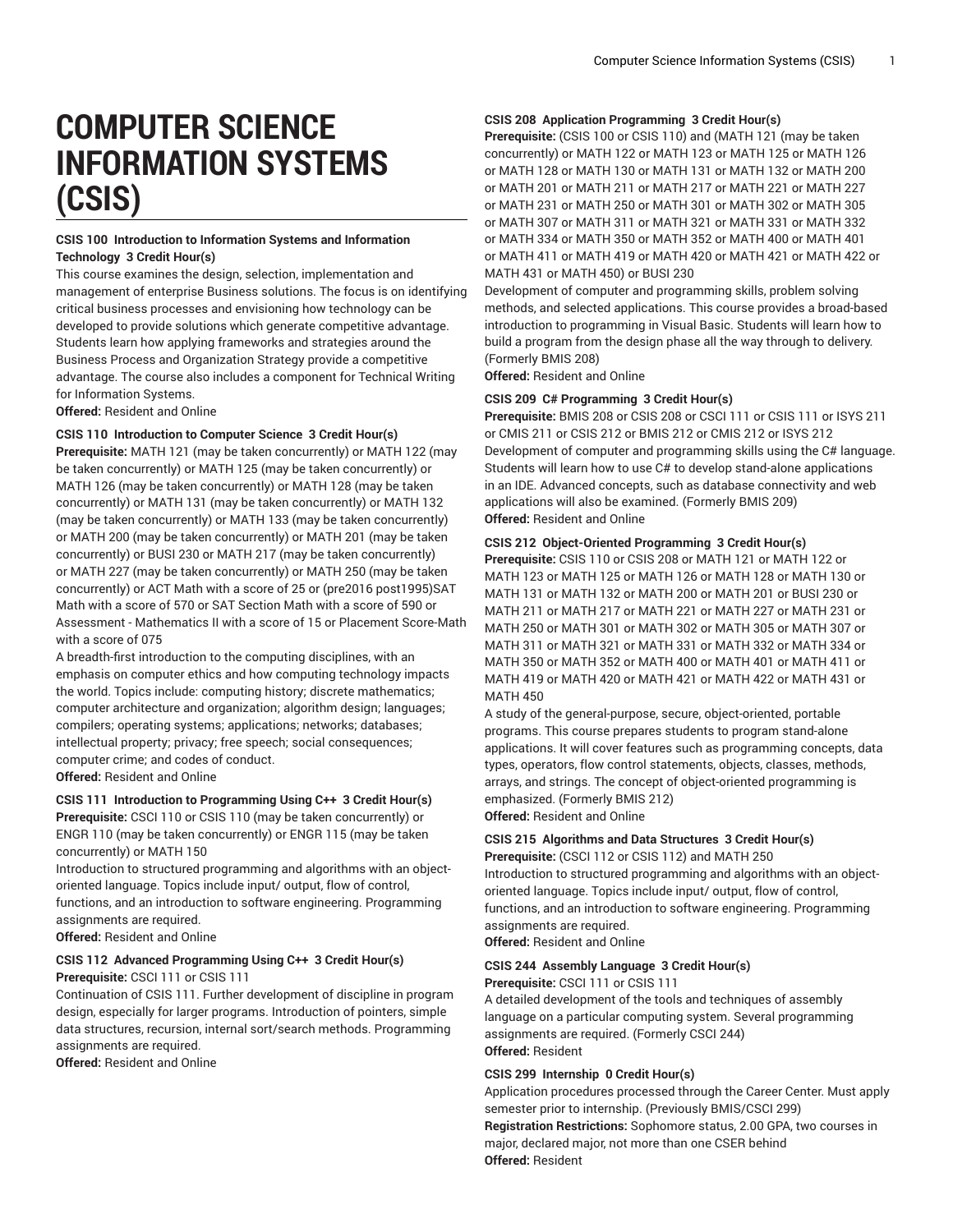# **CSIS 310 Web Programming 3 Credit Hour(s)**

**Prerequisite:** CSIS 111 or CSIS 208 or CSIS 212

Provides students with thorough knowledge of the foundations of web architecture, current technologies utilized in the development of a web site, and criteria for assessing the usability of web sites. **Offered:** Resident and Online

# **CSIS 312 Advanced Object- Oriented Programming 3 Credit Hour(s)**

**Prerequisite:** CMIS 212 or CSIS 212 or ISYS 212 or BMIS 212 In-depth study of the advanced features of Java, with an emphasis on the "why" as well as the "how to" of programming in the Java language. **Offered:** Resident and Online

# **CSIS 315 Front-end Programming 3 Credit Hour(s)**

**Prerequisite:** CSIS 212 or CSIS 111 or CSIS 208

This course provides an introduction to the various languages and tools used in front-end programming. The fundamentals of front-end programming will be emphasized. Due to the particularly dynamic nature of Internet technologies, course content will change as appropriate. **Offered:** Resident and Online

# **CSIS 316 Back-end Programming 3 Credit Hour(s)**

**Prerequisite:** CSIS 111 or CSIS 208 or CSIS 212

This course provides and introduction to the various languages and tools used in back-end programming. The fundamentals of back-end programming will be emphasized. Due to the particularly dynamic nature of Internet technologies, course content will change as appropriate. **Offered:** Resident and Online

# **CSIS 320 IS Hardware and Software 3 Credit Hour(s)**

**Prerequisite:** CSCI 110 (may be taken concurrently) or CSIS 110 (may be taken concurrently) or BMIS 200 (may be taken concurrently) or CSIS 100 (may be taken concurrently)

Emphasis is placed on the role of the computer in information processing, including the design of computer hardware and operating systems, application programming, data storage, network and client/server concepts, and systems development life cycle. (Formerly BMIS 320) **Offered:** Resident and Online

# **CSIS 325 Database Management Systems 3 Credit Hour(s)**

**Resident Prerequisite:** CSIS 111 (may be taken concurrently) or CSIS 208 or CSIS 212

**Online Prerequisite:** CSIS 111 or CSIS 208 or CSIS 212

The study of relational database architecture, design, access, administration and implementation in the context of various organizational environments. The course includes issues of data normalization, standard queries, and the use of popular relational and object technologies for building business-oriented applications. Assigned projects will provide hands-on experience with industry leading SQL and RDBMS tools and ER CASE tools currently popular in business and government settings.

**Offered:** Resident and Online

# **CSIS 326 Database System Concepts 3 Credit Hour(s) Prerequisite:** CSIS 215

The study of database management systems, database architecture, design, queries, applications, administration and implementation. The course will focus on data normalization, SQL (queries), and the use of relational technology for building database applications. Projects will be assigned to provide hands-on experience with the SQL language and relational database management software packages. **Offered:** Resident

# **CSIS 327 Introduction to Oracle 3 Credit Hour(s)**

**Online Prerequisite:** BMIS 325 or CSIS 325 or ISYS 325 or CMIS 450 This course introduces the fundamentals of database design using an Oracle platform. Database administration will be introduced as well as the basic concepts of data manipulation in an Oracle environment. (Formerly BMIS 326) **Offered:** Online

# **CSIS 328 Advanced Oracle 3 Credit Hour(s)**

**Online Prerequisite:** BMIS 326 or CSIS 327

This course introduces the advanced topics of database administration in Oracle. Multi-dimensional databases for Business Intelligence applications will be examined as well. (Formerly BMIS 327) **Offered:** Online

# **CSIS 330 Business Data Communication Systems 3 Credit Hour(s)**

Business Data Communications. The study of the movement of information (data) from one device to another by means of electrical, optical, radio or satellite transmission systems. This course will introduce the architecture, concepts, terminology, design, and management issues related to the modern environment of networking and data communications. Various types of networks and communication systems, protocols, regulatory issues and policies will be explored. (Formerly BMIS 330)

**Offered:** Resident and Online

# **CSIS 331 Networks 3 Credit Hour(s) Prerequisite:** CSIS 330

Building on the foundational knowledge of the 330 course, this is a study in corporate data networking. This course primarily focuses on switched networks (wired and wireless) with hands on work on setting up and operating a switched network. Routed networks fundamentals and concepts will be introduced to prepare students for careers in networks operations and the follow-on advanced networks class. (Formerly BMIS 331)

**Offered:** Resident and Online

# **CSIS 332 Database Programming 3 Credit Hour(s)**

**Online Prerequisite:** BMIS 325 or CSIS 325 or ISYS 325 or CMIS 450 This course introduces the fundamentals of database programming. Database Administration will be introduced as well as the concepts of data manipulation.

**Offered:** Online

# **CSIS 333 Advanced Database Programming 3 Credit Hour(s)**

**Online Prerequisite:** BMIS 326 or CSIS 327 or CSIS 332 This course covers the advanced topics of database programming and administration. Industry leading non-traditional databases will be examined as well.

**Offered:** Online

# **CSIS 335 Network Security 3 Credit Hour(s)**

**Prerequisite:** BMIS 330 or CSIS 330 or ISYS 330 or CMIS 330

A study of the control of unwanted intrusions into, use of, or damage to a business' computer network. This course will cover elements that prevent unwanted activities in an efficient and cost effective manner. This study will start with a focus on the business challenges and threats network professionals face in their day to day operations. It explores the nature and intent of hackers and defines preventative measures such as Intrusion Detection Systems, firewalls, and virtual private networks. (Formerly BMIS 335)

**Offered:** Resident and Online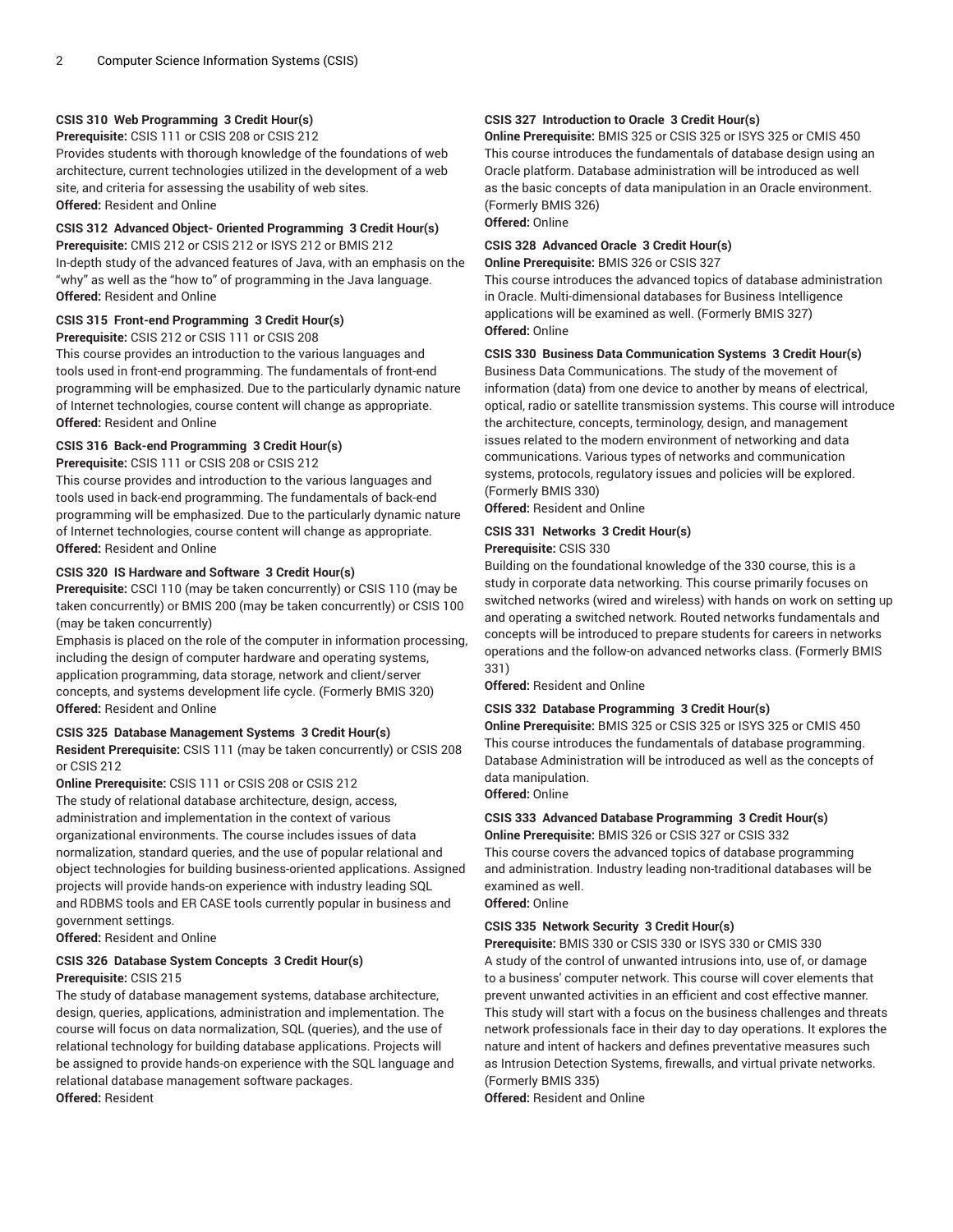#### **CSIS 340 Studies in Information Security 3 Credit Hour(s)**

This course introduces the basic issues and principles of information system security such as security policies, their mechanisms of implementation, means attackers use to circumvent these protections, and defenses against these attackers.

**Offered:** Resident and Online

#### **CSIS 341 Information Security Planning 3 Credit Hour(s) Prerequisite:** CSCI 340 or BMIS 340 or CSIS 340

This course will deal with the proper planning for and initial implementation of an Information Security program. The topics included would be: security planning and policies, risk analysis, program accreditation, systems lifecycle management, contingency planning, physical security measures, personal security practices and procedures, software security, network security, administrative controls, crypto security. (Formerly CSCI 351) (Crosslisted with BMIS 341) **Offered:** Resident and Online

# **CSIS 342 Computer Architecture and Organization 3 Credit Hour(s) Prerequisite:** CSIS 215 or CSCI 215

Introduction to architecture and organization of computer systems. Data and instruction representations. Arithmetic and logical operations. Processor and memory implementations. (Formerly CSCI 342) **Offered:** Resident and Online

#### **CSIS 343 Cybersecurity 3 Credit Hour(s)**

**Prerequisite:** CSCI 340 or BMIS 340 or CSIS 340 or BUSI 417 A comprehensive overview of the essential concepts students must know as they pursue careers in information systems security. Topics include a discussion of the new risks, threats, and vulnerabilities associated with the transformation to a digital world, including a look at how business, government, and individuals operate today. Additionally, information is included from the Official (ISC) 2 SSCP Certified Body of Knowledge and presents a high-level overview of each of the seven domains within the System Security Certified Practitioner certification. (Formerly BMIS 342) **Offered:** Resident and Online

#### **CSIS 344 Information Security Operations 3 Credit Hour(s) Prerequisite:** CSIS 340 and CSIS 341

This course will cover the issues and tasks involved in the day to day operation of an Information Security System. The topics included in this course would be: risk management, auditing and monitoring, regulations and compliance, disaster recovery, incidence response, key management, information systems hardware and software operation, networks and transmission security, operational security, and cryptography. **Offered:** Resident and Online

# **CSIS 345 Introduction to Linux 3 Credit Hour(s)**

**Prerequisite:** CSIS 111 or CSIS 212

This course introduces students to the usage and administration of the Linux Operating System. The course will emphasize end-user tools and commands for basic file manipulation, editing, compilation and debugging, as well as special features of the Linux shell environment. Basic system administration will also be covered. Students will learn through a combination of traditional lectures, hands-on laboratory sessions, and individual assignments **Offered:** Resident and Online

# **CSIS 351 System Analysis and Design 3 Credit Hour(s) Prerequisite:** CSIS 325 (may be taken concurrently)

This practical course in information systems development will cover the concepts, skills, methodologies (RAD as well as SDLC), and tools essential for systems analysts to successfully develop information systems. The course will also introduce the student to the Oracle Designer CASE tools, which will be used to assist in the documentation of the analysis and design phases. The course will include a significant amount of team-based activities, therefore issues associated with team interactions and processes will be discussed. (Formerly BMIS 351) **Offered:** Resident and Online

#### **CSIS 352 System Administration 3 Credit Hour(s)**

**Prerequisite:** (BMIS 320 or CSIS 320) or CSIS 345 Principles of system administration activities, applications, operating systems, and domains; analysis of computing applications, infrastructures, architectures, firmware, hardware, disaster recovery, security, and enterprise deployment. **Offered:** Resident and Online

#### **CSIS 354 Integrative Programming and Technologies 3 Credit Hour(s) Prerequisite:** CSIS 320 or CSIS 342

Examines the integration of systems and applications across global businesses; explores programming interfaces, data mapping and exchange, scripting, and programming languages to support the configuration, maintenance, integration, and security of systems. **Offered:** Resident and Online

# **CSIS 355 Network Architecture and Protocols 3 Credit Hour(s) Resident Prerequisite:** CSIS 215 and CSIS 345 **Online Prerequisite:** CSIS 215 and CSIS 316

A study of how computer networks and internets operate. Investigates networking from the level of data transmission and wiring through the level of application software that provides networking functionality. Topics include: data and packet transmission, LANs and WANs, and internet concepts, including architecture, protocol layering, and application software.

**Offered:** Resident and Online

# **CSIS 375 Introduction to Human-Computer Interaction 3 Credit Hour(s) Prerequisite:** BMIS 208 or BMIS 212 or CSIS 208 or CSIS 212 or CSIS 111 This course provides a study and application of the concepts, theory, and practice of effective user interactive computer software, including user-centered design principles, guidelines and evaluation for designing a software product. Cognitive and social aspects of human interaction will be examined in conjunction with elements of technological devices. Human interaction with mobile applications, internet applications, social networking technology, cloud computing, and stand-alone applications will be explored. (Formerly CSCI 375) (Crosslisted with BMIS 375) **Offered:** Resident and Online

# **CSIS 405 Business and Economic Forecasting 3 Credit Hour(s) Prerequisite:** (MATH 201 (may be taken concurrently) or BUSI 230) and (ECNC 214 or ECON 214)

Factors producing and study of cyclic movements, analysis of their causes and methods of forecasting as well as study of seasonal, erratic and other movements. (Formerly BMIS 405) (Crosslisted with BUSI 405) **Offered:** Resident and Online

# **CSIS 408 DevSecOps and Mobile Programming 3 Credit Hour(s) Prerequisite:** CSIS 315 and CSIS 316

This course provides a cognate capstone experience to combine website programming, font-end programming, and back-end programming using standard DevSecOps practices.

**Offered:** Resident and Online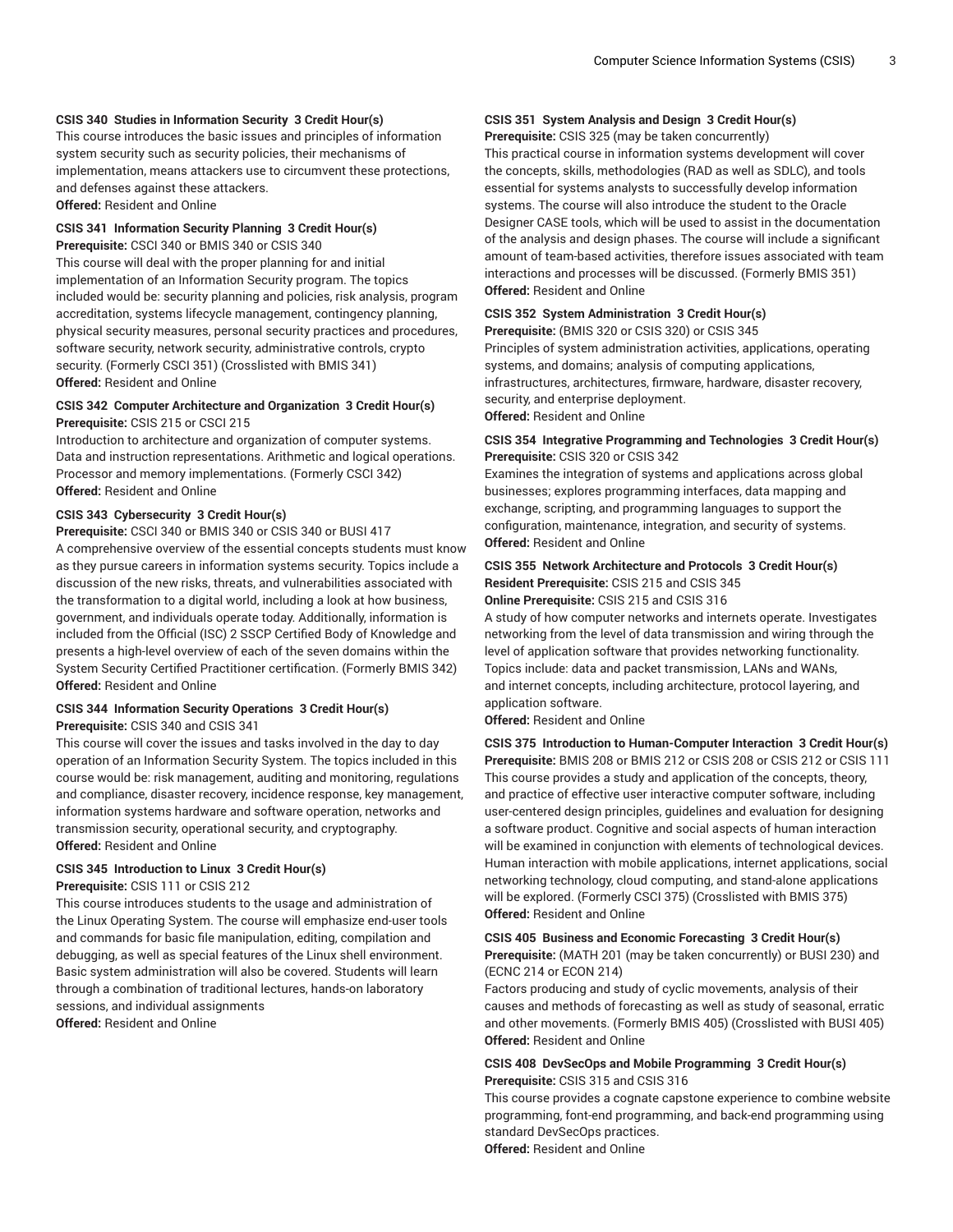# **CSIS 410 Web Enterprise Technologies 3 Credit Hour(s)**

**Online Prerequisite:** (BMIS 310 or CSIS 310) and (BMIS 325 or CSIS 325 or CSCI 325 or CSIS 326 or ISYS 325 or CMIS 450)

Provides students with thorough knowledge of current technologies and best practices for developing database driven dynamic websites including database and client side programming. (Formerly BMIS 410) **Offered:** Online

#### **CSIS 416 AITE Capstone 3 Credit Hour(s)**

#### **Prerequisite:** CSCI 405 or CSIS 408

This is the capstone course. The student will learn to work in teams in the programming of their capstone project. The teams will give both written and oral presentations to their clients. (Formerly CSCI 416) **Offered:** Resident and Online

# **CSIS 430 Advanced Networking and Communication Systems 3 Credit Hour(s)**

**Prerequisite:** BMIS 331 or CSIS 331 or CSCI 355 or CSIS 355 This course focuses on routed data networks and the implementation of previously learned business data communications and switched networks concepts, principles and strategies to build a complete data communications network. This course is an in-depth study of technologies and equipment in modern communication networks. The TCP/IP stack and Cisco (or comparable) networking equipment are used to explore methodologies for designing, configuring, and maintaining communication networks. (Formerly BMIS 430) **Offered:** Resident and Online

# **CSIS 434 Theory of Programming Languages 3 Credit Hour(s)**

**Prerequisite:** CSCI 215 or CSIS 215

A theoretical study of programming languages. Introduction to grammars and parsers. Language design issues and practical applications. (Formerly CSCI 434)

**Offered:** Resident and Online

# **CSIS 440 Digital Forensics 3 Credit Hour(s) Prerequisite:** CSIS 341

Students are introduced to the concept of computer crimes and the need for forensics specialists (people who know how to find and follow the evidence). System Forensics, Investigation, and Response begins by examining the fundamentals of system forensics, the role of computer forensics specialists, computer forensic evidence, and application of forensic analysis skills. It also gives an overview of computer crimes, forensic methods, and laboratories. It then addresses the tools, techniques, and methods used to perform computer forensics and investigation. Finally, it explores emerging technologies as well as future directions of this interesting and cutting-edge field. (Formerly BMIS 440)

**Offered:** Resident and Online

# **CSIS 443 Operating Systems 3 Credit Hour(s)**

**Prerequisite:** CSCI 342 or CSIS 342

Resource management for processes, files, devices, and memory. Deadlock and recovery procedures. Security issues. (Formerly CSCI 443) **Offered:** Resident and Online

# **CSIS 461 Technical Aspects of Computer Security 3 Credit Hour(s) Prerequisite:** CSIS 352 and CSIS 355

This course applies the tools, tactics, techniques, and technical procedures used to defend systems and networks against a wide range of cyber-attacks.

**Offered:** Resident and Online

# **CSIS 462 Advanced Technical Aspects of Computer Security 3 Credit Hour(s)**

**Prerequisite:** CSIS 352 and CSIS 355 and CSIS 461

This course introduces the following issues and principles of information system security: security policies and the technical mechanisms of implementation methods used by attackers to circumvent these protections, with a focus on specific advanced technical, administrative, and physical attack tactics, techniques, and procedures. **Offered:** Resident

# **CSIS 463 Modern Cryptography 3 Credit Hour(s)**

**Prerequisite:** MATH 350 and (CSCI 215 or CSIS 215) Study of modern cryptographic techniques. Covers basic cryptographic concepts, including symmetric key, public key, hash functions, digital signatures, and message authentication codes. **Offered:** Resident and Online

# **CSIS 465 Enterprise Systems and Integration 3 Credit Hour(s) Online Prerequisite:** CSIS 352 and CSIS 354

Information technology capstone course converses by focusing on a sequence of projects that designs and builds systems and integrates them into a global business; emphasizes IT project management, enterprise architecture, business requirement analysis, system modeling, acquisition, testing, deployment, and quality assurance. **Offered:** Online

# **CSIS 466 Modern Cryptography 3 Credit Hour(s)**

**Prerequisite:** (CSCI 215 or CSIS 215) and MATH 350 (may be taken concurrently)

**Offered:** Resident

# **CSIS 470 Executive Perspectives on E-Commerce Technology 3 Credit Hour(s)**

**Online Prerequisite:** (BMIS 310 or CMIS 310 or ISYS 310 or CSIS 310) and (BMIS 351 or CMIS 351 or ISYS 351 or CSIS 351)

The capstone course for the Web Technology and Design degree. The course synthesizes material presented in previous courses highlighting the challenge of communication electronic commerce technology issues to non-technically oriented executives. Specific topics will include: models of web business strategy; and non-business web applications in government and education. (Formerly BMIS 470) **Offered:** Online

#### **CSIS 471 Software Engineering 3 Credit Hour(s) Prerequisite:** CSIS 215

Study of the software development process. Topics include: phases of a software project; life-cycle models; metrics; tools; and ethical and professional issues. Participation on team projects is integral. (Formerly CSCI 481)

**Offered:** Resident and Online

# **CSIS 473 IS Project Management 3 Credit Hour(s)**

**Resident Prerequisite:** (CMIS 351 or BMIS 351 or ISYS 351 or CSIS 351) and (ECNC 214 or ECON 214 or ENGI 220) and (RSCH 201 or Inquiry Research with a score of 80 or Research with a score of 80 or Research (prior to 2017-2018) with a score of 80)

**Online Prerequisite:** (CMIS 351 or BMIS 351 or ISYS 351 or CSIS 351) and (ECNC 214 or ECON 214 or ENGI 220)

Capstone course for MIS majors. Develops skills in managing the project development cycle in an organization. Topics include systems engineering, cost analysis, risk management, and managing the sociotechnological elements of a project. (Formerly BMIS 460) **Offered:** Resident and Online